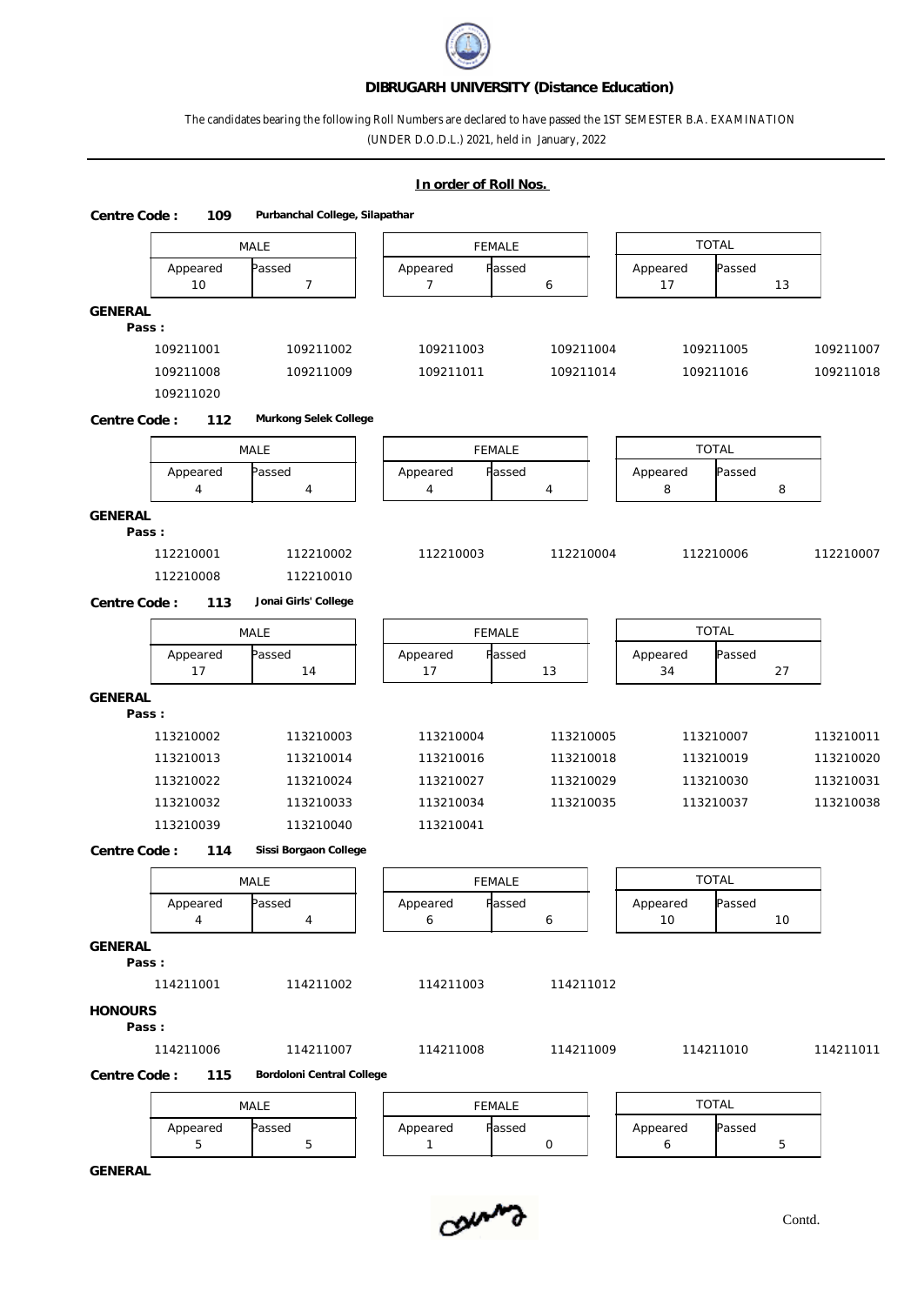| 115211004<br>115211005<br>115211006<br><b>HONOURS</b><br>Pass:<br>115211001<br>115211002<br>Gogamukh College<br>Centre Code:<br>118<br><b>TOTAL</b><br>MALE<br><b>FEMALE</b><br>Passed<br>Appeared<br>Passed<br>Appeared<br>Appeared<br>Passed<br>$\overline{7}$<br>9<br>10<br>15<br>25<br>16<br><b>GENERAL</b><br>Pass:<br>118211004<br>118211006<br>118211007<br>118211009<br>118211011<br>118211012<br>118211015<br>118211016<br>118211017<br>118211019<br>118211020<br>118211018<br>118211022<br>118211023<br>118211024<br>118211025<br>Withheld for Official Reason values (IA) :<br>118211021<br><b>HONOURS</b><br>Withheld for Official Reason values (IA) :<br>118211001<br>Dimow Chariali College<br>Centre Code:<br>120<br><b>TOTAL</b><br>MALE<br><b>FEMALE</b><br>Appeared<br>Passed<br>Appeared<br>Passed<br>Passed<br>Appeared<br>5<br>3<br>6<br>1<br>$\mathbf{1}$<br>4<br>GENERAL<br>Pass:<br>120211001<br>120211003<br>120211004<br>120211005<br>Withheld for Official Reason values (IA) :<br>120211006<br>Laimekuri College<br>Centre Code:<br>121<br><b>TOTAL</b><br>MALE<br>FEMALE<br>Passed<br>Passed<br>Appeared<br>assed<br>Appeared<br>Appeared<br>9<br>5<br>$\circ$<br>$\mathsf{O}$<br>$\circ$<br>4<br>GENERAL<br>Withheld for Official Reason values (IA) :<br>121211001<br>121211002<br>121211005<br>121211006<br>121211008<br>121211004<br><b>HONOURS</b><br>Withheld for Official Reason values (IA) :<br>121211009<br>121211007<br>PASCHIM JONAI COLLEGE, DEKAPAM<br>Centre Code:<br>123<br><b>TOTAL</b><br>FEMALE<br>MALE<br>Appeared<br>Passed<br>Appeared<br>Passed<br>Appeared<br>Passed<br>$\overline{7}$<br>$\overline{7}$<br>4<br>3<br>11<br>10<br>GENERAL<br>Pass:<br>123211001<br>123211006<br>123211002<br>123211003<br>123211004<br>123211005<br>123211010<br>123211011<br>123211012<br>123211013<br>UTOPI AN ACADEMY, DHEMAJI<br>Centre Code:<br>124<br><b>TOTAL</b><br><b>FEMALE</b><br>MALE<br>Fassed<br>Appeared<br>Appeared<br>Appeared<br>Passed<br>Passed<br>3<br>$\mathbf{1}$<br>$\overline{2}$<br>$\overline{4}$<br>3<br>$\mathbf{1}$<br><b>HONOURS</b> | Pass: |  |  |  |  |  |  |
|-----------------------------------------------------------------------------------------------------------------------------------------------------------------------------------------------------------------------------------------------------------------------------------------------------------------------------------------------------------------------------------------------------------------------------------------------------------------------------------------------------------------------------------------------------------------------------------------------------------------------------------------------------------------------------------------------------------------------------------------------------------------------------------------------------------------------------------------------------------------------------------------------------------------------------------------------------------------------------------------------------------------------------------------------------------------------------------------------------------------------------------------------------------------------------------------------------------------------------------------------------------------------------------------------------------------------------------------------------------------------------------------------------------------------------------------------------------------------------------------------------------------------------------------------------------------------------------------------------------------------------------------------------------------------------------------------------------------------------------------------------------------------------------------------------------------------------------------------------------------------------------------------------------------------------------------------------------------------------------------------------------------------------------------------------------------------------------------------------------|-------|--|--|--|--|--|--|
|                                                                                                                                                                                                                                                                                                                                                                                                                                                                                                                                                                                                                                                                                                                                                                                                                                                                                                                                                                                                                                                                                                                                                                                                                                                                                                                                                                                                                                                                                                                                                                                                                                                                                                                                                                                                                                                                                                                                                                                                                                                                                                           |       |  |  |  |  |  |  |
|                                                                                                                                                                                                                                                                                                                                                                                                                                                                                                                                                                                                                                                                                                                                                                                                                                                                                                                                                                                                                                                                                                                                                                                                                                                                                                                                                                                                                                                                                                                                                                                                                                                                                                                                                                                                                                                                                                                                                                                                                                                                                                           |       |  |  |  |  |  |  |
|                                                                                                                                                                                                                                                                                                                                                                                                                                                                                                                                                                                                                                                                                                                                                                                                                                                                                                                                                                                                                                                                                                                                                                                                                                                                                                                                                                                                                                                                                                                                                                                                                                                                                                                                                                                                                                                                                                                                                                                                                                                                                                           |       |  |  |  |  |  |  |
|                                                                                                                                                                                                                                                                                                                                                                                                                                                                                                                                                                                                                                                                                                                                                                                                                                                                                                                                                                                                                                                                                                                                                                                                                                                                                                                                                                                                                                                                                                                                                                                                                                                                                                                                                                                                                                                                                                                                                                                                                                                                                                           |       |  |  |  |  |  |  |
|                                                                                                                                                                                                                                                                                                                                                                                                                                                                                                                                                                                                                                                                                                                                                                                                                                                                                                                                                                                                                                                                                                                                                                                                                                                                                                                                                                                                                                                                                                                                                                                                                                                                                                                                                                                                                                                                                                                                                                                                                                                                                                           |       |  |  |  |  |  |  |
|                                                                                                                                                                                                                                                                                                                                                                                                                                                                                                                                                                                                                                                                                                                                                                                                                                                                                                                                                                                                                                                                                                                                                                                                                                                                                                                                                                                                                                                                                                                                                                                                                                                                                                                                                                                                                                                                                                                                                                                                                                                                                                           |       |  |  |  |  |  |  |
|                                                                                                                                                                                                                                                                                                                                                                                                                                                                                                                                                                                                                                                                                                                                                                                                                                                                                                                                                                                                                                                                                                                                                                                                                                                                                                                                                                                                                                                                                                                                                                                                                                                                                                                                                                                                                                                                                                                                                                                                                                                                                                           |       |  |  |  |  |  |  |
|                                                                                                                                                                                                                                                                                                                                                                                                                                                                                                                                                                                                                                                                                                                                                                                                                                                                                                                                                                                                                                                                                                                                                                                                                                                                                                                                                                                                                                                                                                                                                                                                                                                                                                                                                                                                                                                                                                                                                                                                                                                                                                           |       |  |  |  |  |  |  |
|                                                                                                                                                                                                                                                                                                                                                                                                                                                                                                                                                                                                                                                                                                                                                                                                                                                                                                                                                                                                                                                                                                                                                                                                                                                                                                                                                                                                                                                                                                                                                                                                                                                                                                                                                                                                                                                                                                                                                                                                                                                                                                           |       |  |  |  |  |  |  |
|                                                                                                                                                                                                                                                                                                                                                                                                                                                                                                                                                                                                                                                                                                                                                                                                                                                                                                                                                                                                                                                                                                                                                                                                                                                                                                                                                                                                                                                                                                                                                                                                                                                                                                                                                                                                                                                                                                                                                                                                                                                                                                           |       |  |  |  |  |  |  |
|                                                                                                                                                                                                                                                                                                                                                                                                                                                                                                                                                                                                                                                                                                                                                                                                                                                                                                                                                                                                                                                                                                                                                                                                                                                                                                                                                                                                                                                                                                                                                                                                                                                                                                                                                                                                                                                                                                                                                                                                                                                                                                           |       |  |  |  |  |  |  |
|                                                                                                                                                                                                                                                                                                                                                                                                                                                                                                                                                                                                                                                                                                                                                                                                                                                                                                                                                                                                                                                                                                                                                                                                                                                                                                                                                                                                                                                                                                                                                                                                                                                                                                                                                                                                                                                                                                                                                                                                                                                                                                           |       |  |  |  |  |  |  |
|                                                                                                                                                                                                                                                                                                                                                                                                                                                                                                                                                                                                                                                                                                                                                                                                                                                                                                                                                                                                                                                                                                                                                                                                                                                                                                                                                                                                                                                                                                                                                                                                                                                                                                                                                                                                                                                                                                                                                                                                                                                                                                           |       |  |  |  |  |  |  |
|                                                                                                                                                                                                                                                                                                                                                                                                                                                                                                                                                                                                                                                                                                                                                                                                                                                                                                                                                                                                                                                                                                                                                                                                                                                                                                                                                                                                                                                                                                                                                                                                                                                                                                                                                                                                                                                                                                                                                                                                                                                                                                           |       |  |  |  |  |  |  |
|                                                                                                                                                                                                                                                                                                                                                                                                                                                                                                                                                                                                                                                                                                                                                                                                                                                                                                                                                                                                                                                                                                                                                                                                                                                                                                                                                                                                                                                                                                                                                                                                                                                                                                                                                                                                                                                                                                                                                                                                                                                                                                           |       |  |  |  |  |  |  |
|                                                                                                                                                                                                                                                                                                                                                                                                                                                                                                                                                                                                                                                                                                                                                                                                                                                                                                                                                                                                                                                                                                                                                                                                                                                                                                                                                                                                                                                                                                                                                                                                                                                                                                                                                                                                                                                                                                                                                                                                                                                                                                           |       |  |  |  |  |  |  |
|                                                                                                                                                                                                                                                                                                                                                                                                                                                                                                                                                                                                                                                                                                                                                                                                                                                                                                                                                                                                                                                                                                                                                                                                                                                                                                                                                                                                                                                                                                                                                                                                                                                                                                                                                                                                                                                                                                                                                                                                                                                                                                           |       |  |  |  |  |  |  |
|                                                                                                                                                                                                                                                                                                                                                                                                                                                                                                                                                                                                                                                                                                                                                                                                                                                                                                                                                                                                                                                                                                                                                                                                                                                                                                                                                                                                                                                                                                                                                                                                                                                                                                                                                                                                                                                                                                                                                                                                                                                                                                           |       |  |  |  |  |  |  |
|                                                                                                                                                                                                                                                                                                                                                                                                                                                                                                                                                                                                                                                                                                                                                                                                                                                                                                                                                                                                                                                                                                                                                                                                                                                                                                                                                                                                                                                                                                                                                                                                                                                                                                                                                                                                                                                                                                                                                                                                                                                                                                           |       |  |  |  |  |  |  |
|                                                                                                                                                                                                                                                                                                                                                                                                                                                                                                                                                                                                                                                                                                                                                                                                                                                                                                                                                                                                                                                                                                                                                                                                                                                                                                                                                                                                                                                                                                                                                                                                                                                                                                                                                                                                                                                                                                                                                                                                                                                                                                           |       |  |  |  |  |  |  |
|                                                                                                                                                                                                                                                                                                                                                                                                                                                                                                                                                                                                                                                                                                                                                                                                                                                                                                                                                                                                                                                                                                                                                                                                                                                                                                                                                                                                                                                                                                                                                                                                                                                                                                                                                                                                                                                                                                                                                                                                                                                                                                           |       |  |  |  |  |  |  |
|                                                                                                                                                                                                                                                                                                                                                                                                                                                                                                                                                                                                                                                                                                                                                                                                                                                                                                                                                                                                                                                                                                                                                                                                                                                                                                                                                                                                                                                                                                                                                                                                                                                                                                                                                                                                                                                                                                                                                                                                                                                                                                           |       |  |  |  |  |  |  |
|                                                                                                                                                                                                                                                                                                                                                                                                                                                                                                                                                                                                                                                                                                                                                                                                                                                                                                                                                                                                                                                                                                                                                                                                                                                                                                                                                                                                                                                                                                                                                                                                                                                                                                                                                                                                                                                                                                                                                                                                                                                                                                           |       |  |  |  |  |  |  |
|                                                                                                                                                                                                                                                                                                                                                                                                                                                                                                                                                                                                                                                                                                                                                                                                                                                                                                                                                                                                                                                                                                                                                                                                                                                                                                                                                                                                                                                                                                                                                                                                                                                                                                                                                                                                                                                                                                                                                                                                                                                                                                           |       |  |  |  |  |  |  |
|                                                                                                                                                                                                                                                                                                                                                                                                                                                                                                                                                                                                                                                                                                                                                                                                                                                                                                                                                                                                                                                                                                                                                                                                                                                                                                                                                                                                                                                                                                                                                                                                                                                                                                                                                                                                                                                                                                                                                                                                                                                                                                           |       |  |  |  |  |  |  |
|                                                                                                                                                                                                                                                                                                                                                                                                                                                                                                                                                                                                                                                                                                                                                                                                                                                                                                                                                                                                                                                                                                                                                                                                                                                                                                                                                                                                                                                                                                                                                                                                                                                                                                                                                                                                                                                                                                                                                                                                                                                                                                           |       |  |  |  |  |  |  |
|                                                                                                                                                                                                                                                                                                                                                                                                                                                                                                                                                                                                                                                                                                                                                                                                                                                                                                                                                                                                                                                                                                                                                                                                                                                                                                                                                                                                                                                                                                                                                                                                                                                                                                                                                                                                                                                                                                                                                                                                                                                                                                           |       |  |  |  |  |  |  |
|                                                                                                                                                                                                                                                                                                                                                                                                                                                                                                                                                                                                                                                                                                                                                                                                                                                                                                                                                                                                                                                                                                                                                                                                                                                                                                                                                                                                                                                                                                                                                                                                                                                                                                                                                                                                                                                                                                                                                                                                                                                                                                           |       |  |  |  |  |  |  |
|                                                                                                                                                                                                                                                                                                                                                                                                                                                                                                                                                                                                                                                                                                                                                                                                                                                                                                                                                                                                                                                                                                                                                                                                                                                                                                                                                                                                                                                                                                                                                                                                                                                                                                                                                                                                                                                                                                                                                                                                                                                                                                           |       |  |  |  |  |  |  |
|                                                                                                                                                                                                                                                                                                                                                                                                                                                                                                                                                                                                                                                                                                                                                                                                                                                                                                                                                                                                                                                                                                                                                                                                                                                                                                                                                                                                                                                                                                                                                                                                                                                                                                                                                                                                                                                                                                                                                                                                                                                                                                           |       |  |  |  |  |  |  |
|                                                                                                                                                                                                                                                                                                                                                                                                                                                                                                                                                                                                                                                                                                                                                                                                                                                                                                                                                                                                                                                                                                                                                                                                                                                                                                                                                                                                                                                                                                                                                                                                                                                                                                                                                                                                                                                                                                                                                                                                                                                                                                           |       |  |  |  |  |  |  |
|                                                                                                                                                                                                                                                                                                                                                                                                                                                                                                                                                                                                                                                                                                                                                                                                                                                                                                                                                                                                                                                                                                                                                                                                                                                                                                                                                                                                                                                                                                                                                                                                                                                                                                                                                                                                                                                                                                                                                                                                                                                                                                           |       |  |  |  |  |  |  |
|                                                                                                                                                                                                                                                                                                                                                                                                                                                                                                                                                                                                                                                                                                                                                                                                                                                                                                                                                                                                                                                                                                                                                                                                                                                                                                                                                                                                                                                                                                                                                                                                                                                                                                                                                                                                                                                                                                                                                                                                                                                                                                           |       |  |  |  |  |  |  |
|                                                                                                                                                                                                                                                                                                                                                                                                                                                                                                                                                                                                                                                                                                                                                                                                                                                                                                                                                                                                                                                                                                                                                                                                                                                                                                                                                                                                                                                                                                                                                                                                                                                                                                                                                                                                                                                                                                                                                                                                                                                                                                           |       |  |  |  |  |  |  |
|                                                                                                                                                                                                                                                                                                                                                                                                                                                                                                                                                                                                                                                                                                                                                                                                                                                                                                                                                                                                                                                                                                                                                                                                                                                                                                                                                                                                                                                                                                                                                                                                                                                                                                                                                                                                                                                                                                                                                                                                                                                                                                           |       |  |  |  |  |  |  |
|                                                                                                                                                                                                                                                                                                                                                                                                                                                                                                                                                                                                                                                                                                                                                                                                                                                                                                                                                                                                                                                                                                                                                                                                                                                                                                                                                                                                                                                                                                                                                                                                                                                                                                                                                                                                                                                                                                                                                                                                                                                                                                           |       |  |  |  |  |  |  |
|                                                                                                                                                                                                                                                                                                                                                                                                                                                                                                                                                                                                                                                                                                                                                                                                                                                                                                                                                                                                                                                                                                                                                                                                                                                                                                                                                                                                                                                                                                                                                                                                                                                                                                                                                                                                                                                                                                                                                                                                                                                                                                           |       |  |  |  |  |  |  |
|                                                                                                                                                                                                                                                                                                                                                                                                                                                                                                                                                                                                                                                                                                                                                                                                                                                                                                                                                                                                                                                                                                                                                                                                                                                                                                                                                                                                                                                                                                                                                                                                                                                                                                                                                                                                                                                                                                                                                                                                                                                                                                           |       |  |  |  |  |  |  |
|                                                                                                                                                                                                                                                                                                                                                                                                                                                                                                                                                                                                                                                                                                                                                                                                                                                                                                                                                                                                                                                                                                                                                                                                                                                                                                                                                                                                                                                                                                                                                                                                                                                                                                                                                                                                                                                                                                                                                                                                                                                                                                           |       |  |  |  |  |  |  |
|                                                                                                                                                                                                                                                                                                                                                                                                                                                                                                                                                                                                                                                                                                                                                                                                                                                                                                                                                                                                                                                                                                                                                                                                                                                                                                                                                                                                                                                                                                                                                                                                                                                                                                                                                                                                                                                                                                                                                                                                                                                                                                           |       |  |  |  |  |  |  |
|                                                                                                                                                                                                                                                                                                                                                                                                                                                                                                                                                                                                                                                                                                                                                                                                                                                                                                                                                                                                                                                                                                                                                                                                                                                                                                                                                                                                                                                                                                                                                                                                                                                                                                                                                                                                                                                                                                                                                                                                                                                                                                           |       |  |  |  |  |  |  |
|                                                                                                                                                                                                                                                                                                                                                                                                                                                                                                                                                                                                                                                                                                                                                                                                                                                                                                                                                                                                                                                                                                                                                                                                                                                                                                                                                                                                                                                                                                                                                                                                                                                                                                                                                                                                                                                                                                                                                                                                                                                                                                           |       |  |  |  |  |  |  |
|                                                                                                                                                                                                                                                                                                                                                                                                                                                                                                                                                                                                                                                                                                                                                                                                                                                                                                                                                                                                                                                                                                                                                                                                                                                                                                                                                                                                                                                                                                                                                                                                                                                                                                                                                                                                                                                                                                                                                                                                                                                                                                           |       |  |  |  |  |  |  |
|                                                                                                                                                                                                                                                                                                                                                                                                                                                                                                                                                                                                                                                                                                                                                                                                                                                                                                                                                                                                                                                                                                                                                                                                                                                                                                                                                                                                                                                                                                                                                                                                                                                                                                                                                                                                                                                                                                                                                                                                                                                                                                           |       |  |  |  |  |  |  |
|                                                                                                                                                                                                                                                                                                                                                                                                                                                                                                                                                                                                                                                                                                                                                                                                                                                                                                                                                                                                                                                                                                                                                                                                                                                                                                                                                                                                                                                                                                                                                                                                                                                                                                                                                                                                                                                                                                                                                                                                                                                                                                           |       |  |  |  |  |  |  |
|                                                                                                                                                                                                                                                                                                                                                                                                                                                                                                                                                                                                                                                                                                                                                                                                                                                                                                                                                                                                                                                                                                                                                                                                                                                                                                                                                                                                                                                                                                                                                                                                                                                                                                                                                                                                                                                                                                                                                                                                                                                                                                           |       |  |  |  |  |  |  |

**Pass :**

comma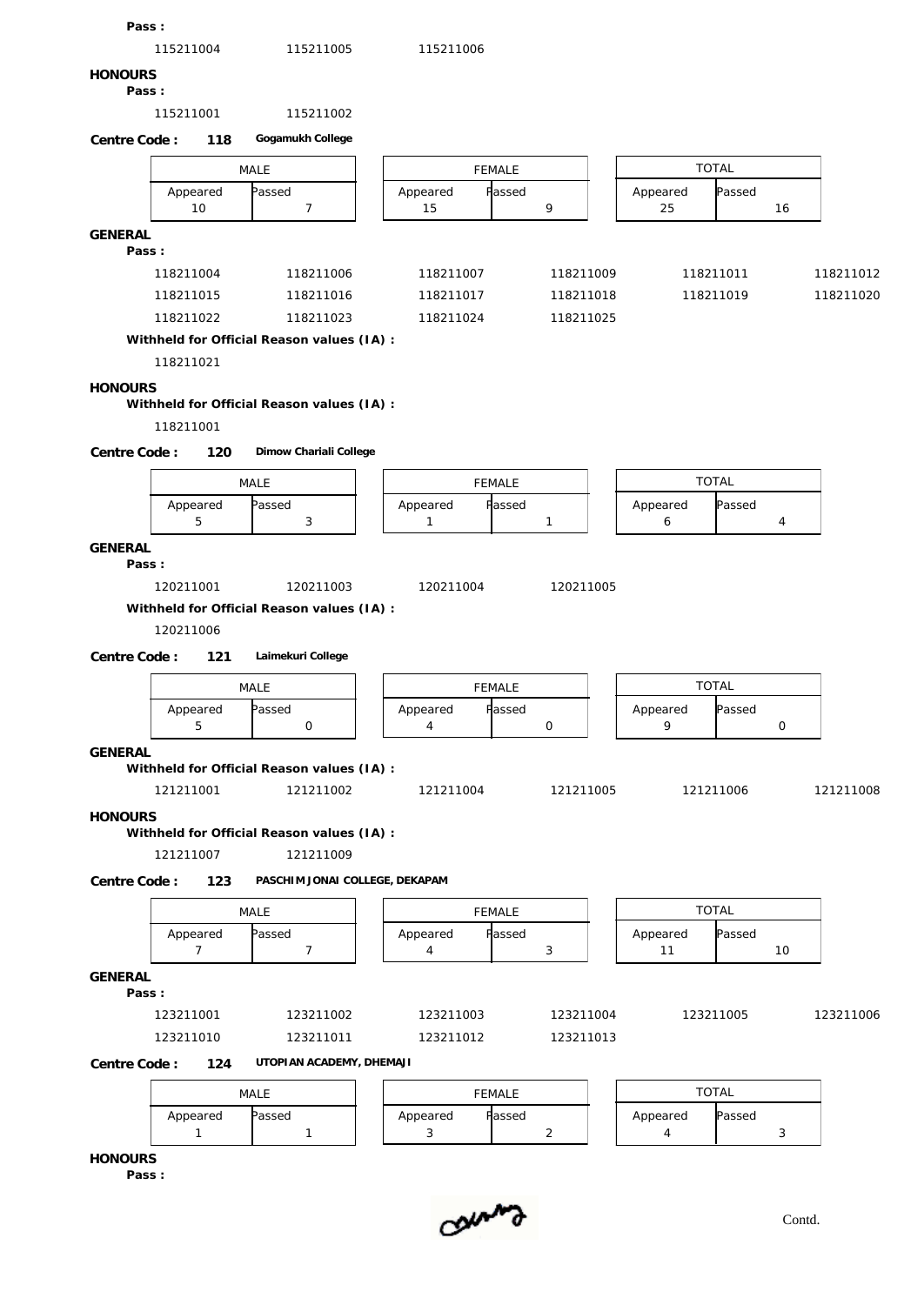124211001 124211002 124211003 MALE | | FEMALE | | TOTAL | Appeared Passed | Appeared Passed | Appeared Passed | 29 | 20 | | 18 | 9 | | 47 | 29 | **Centre Code : 125 BORDOIBAM NCD DEGREE COLLEGE, DHEMAJI GENERAL Pass :** 125211010 125211011 125211013 125211016 125211019 125211021 125211023 125211024 125211026 125211029 125211030 125211031 125211032 125211034 125211035 125211038 125211040 125211042 125211043 125211044 125211046 125211047 125211052 125211054 **HONOURS Pass :** 125211002 125211055 125211057 125211058 125211061 **Withheld for Official Reason values (IA) :** 125211064 MALE FEMALE TOTAL Appeared Passed | Appeared Passed | Appeared Passed | 9 | 5 | | 2 | 1 | | 11 | 6 | **Centre Code : 127 MADHYA MINGMANG KADAMGURI COLLEGE, DHEMAJI GENERAL Pass :** 127210003 127210004 127210005 127210006 127210009 **HONOURS Pass :** 127210011 MALE | | FEMALE | | TOTAL | Appeared Passed | Appeared Passed | Appeared Passed | 18 | 12 | | 4 | | 4 | | 22 | 16 | **Centre Code : 128 ABUTANI COLLEGE, DHEMAJI GENERAL Pass :** 128210001 128210004 128210005 128210006 128210007 128210008 128210009 128210010 128210013 128210018 128210019 128210022 128210023 **HONOURS Pass :** 128210014 128210015 128210017 MALE FEMALE TOTAL Appeared Passed | | Appeared Passed | | Appeared Passed | 14 | 14 | 9 | 8 | | 23 | 22 | **Centre Code : 129 KAKATI BLOCK COLLEGE, DHEMAJI GENERAL Pass :** 129211003 129211008 129211009 129211010 129211011 129211012 129211013 129211016 129211021 129211022 129211024 129211025 129211026 **HONOURS Pass :** 129211002 129211006 129211007 129211017 129211019 129211020 129211027 129211029 129211030

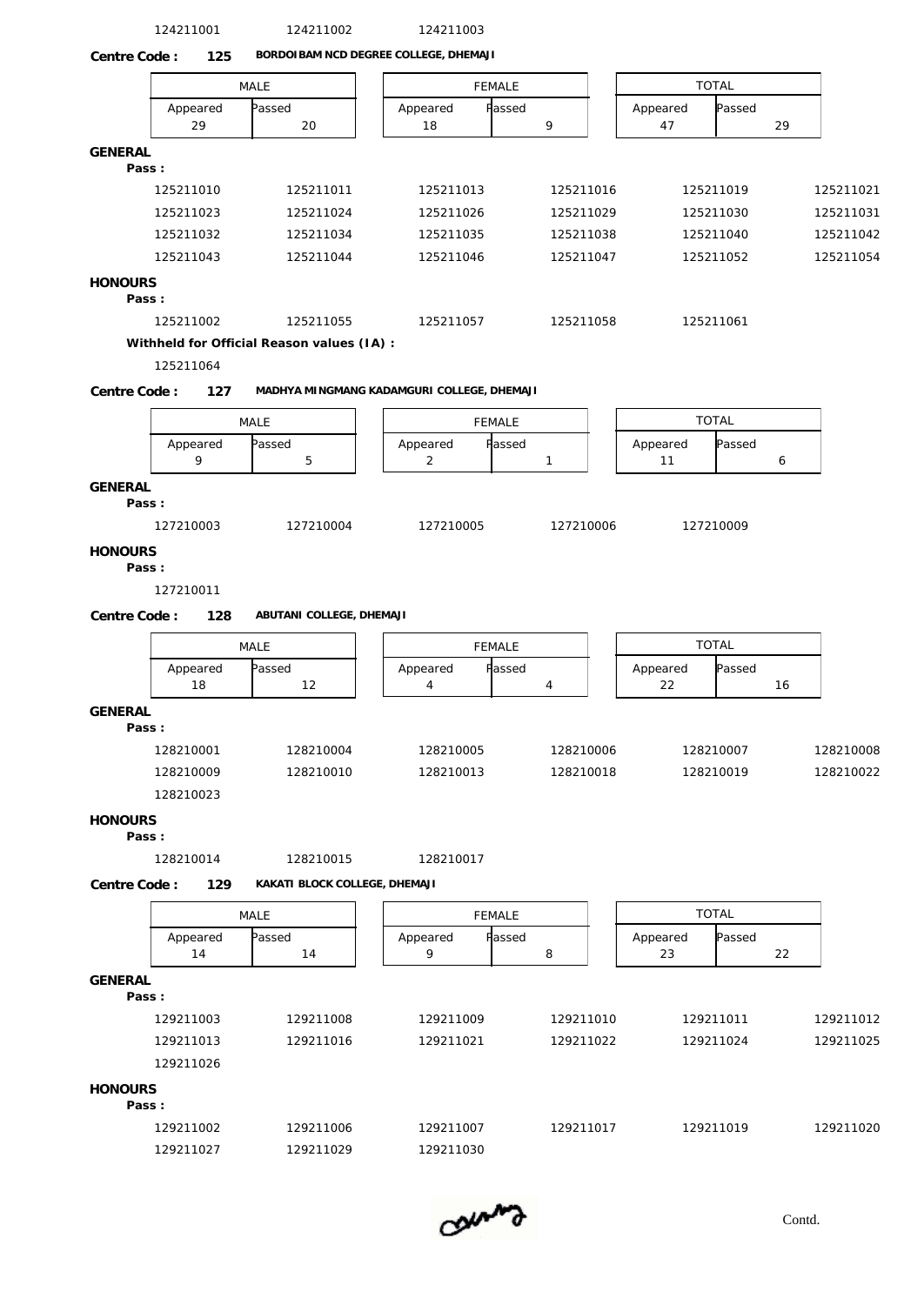| Centre Code:            | 203                    | L.T.K. College                   |                            |               |                |                |              |    |           |
|-------------------------|------------------------|----------------------------------|----------------------------|---------------|----------------|----------------|--------------|----|-----------|
|                         |                        | MALE                             |                            | <b>FEMALE</b> |                |                | <b>TOTAL</b> |    |           |
|                         | Appeared<br>13         | Passed<br>13                     | Appeared<br>$\mathsf O$    | Passed        | $\mathsf O$    | Appeared<br>13 | Passed       | 13 |           |
| GENERAL                 |                        |                                  |                            |               |                |                |              |    |           |
| Pass:                   | 203211004              | 203211006                        | 203211007                  |               | 203211012      |                | 203211016    |    | 203211018 |
|                         |                        |                                  |                            |               |                |                |              |    |           |
| <b>HONOURS</b><br>Pass: |                        |                                  |                            |               |                |                |              |    |           |
|                         | 203211002<br>203211014 | 203211008                        | 203211009                  |               | 203211010      |                | 203211011    |    | 203211013 |
| Centre Code:            | 206                    | Lakhimpur Kendriya Mahavidyalaya |                            |               |                |                |              |    |           |
|                         |                        | MALE                             |                            | FEMALE        |                |                | <b>TOTAL</b> |    |           |
|                         | Appeared               | Passed                           | Appeared                   | Passed        |                | Appeared       | Passed       |    |           |
|                         | $\overline{7}$         | 3                                | $\overline{7}$             |               | 6              | 14             |              | 9  |           |
| GENERAL                 |                        |                                  |                            |               |                |                |              |    |           |
| Pass:                   | 206211001              | 206211003                        | 206211007                  |               | 206211008      |                |              |    |           |
|                         | 206211012              | 206211014                        | 206211016                  |               |                |                | 206211009    |    | 206211010 |
| Centre Code:            | 209                    | Pub Dikrong College              |                            |               |                |                |              |    |           |
|                         |                        |                                  |                            |               |                |                |              |    |           |
|                         |                        | MALE                             |                            | <b>FEMALE</b> |                |                | <b>TOTAL</b> |    |           |
|                         | Appeared<br>8          | Passed<br>$\overline{7}$         | Appeared<br>$\overline{c}$ | Passed        | $\overline{c}$ | Appeared<br>10 | Passed       | 9  |           |
| <b>GENERAL</b>          |                        |                                  |                            |               |                |                |              |    |           |
| Pass:                   |                        |                                  |                            |               |                |                |              |    |           |
|                         | 209211001              | 209211002                        | 209211003                  |               | 209211004      |                | 209211005    |    | 209211006 |
|                         | 209211008              | 209211009                        | 209211010                  |               |                |                |              |    |           |
| Centre Code:            | 214                    | Telahi Tuwaram Nath College      |                            |               |                |                |              |    |           |
|                         |                        | MALE                             |                            | FEMALE        |                |                | <b>TOTAL</b> |    |           |
|                         | Appeared               | Passed                           | Appeared                   | Fassed        |                | Appeared       | Passed       |    |           |
|                         | 4                      | 4                                | $\mathbf{1}$               |               | 0              | 5              |              | 4  |           |
| GENERAL                 |                        |                                  |                            |               |                |                |              |    |           |
| Pass:                   | 214211001              | 214211002                        | 214211003                  |               | 214211005      |                |              |    |           |
|                         | 216                    | Subansiri College                |                            |               |                |                |              |    |           |
| Centre Code:            |                        |                                  |                            |               |                |                |              |    |           |
|                         |                        | MALE                             |                            | FEMALE        |                |                | <b>TOTAL</b> |    |           |
|                         | Appeared<br>16         | Passed<br>12                     | Appeared<br>14             | Passed        | 14             | Appeared<br>30 | Passed       | 26 |           |
| GENERAL                 |                        |                                  |                            |               |                |                |              |    |           |
| Pass:                   |                        |                                  |                            |               |                |                |              |    |           |
|                         | 216211008              | 216211009                        | 216211010                  |               | 216211011      |                | 216211012    |    | 216211013 |
|                         | 216211014              | 216211015                        | 216211016                  |               | 216211019      |                | 216211022    |    | 216211026 |
|                         | 216211027              | 216211028                        | 216211029                  |               | 216211030      |                | 216211031    |    | 216211032 |
|                         | 216211033              | 216211034                        | 216211035                  |               | 216211038      |                | 216211040    |    |           |
| <b>HONOURS</b><br>Pass: |                        |                                  |                            |               |                |                |              |    |           |
|                         | 216211001              | 216211003                        | 216211005                  |               |                |                |              |    |           |
| Centre Code:            | 217                    | Rengam Subansiri College         |                            |               |                |                |              |    |           |
|                         |                        | MALE                             |                            | FEMALE        |                |                | <b>TOTAL</b> |    |           |
|                         | Appeared               | Passed                           | Appeared                   | Passed        |                | Appeared       | Passed       |    |           |
|                         | $\overline{7}$         | 5                                | 8                          |               | 6              | $15$           |              | 11 |           |

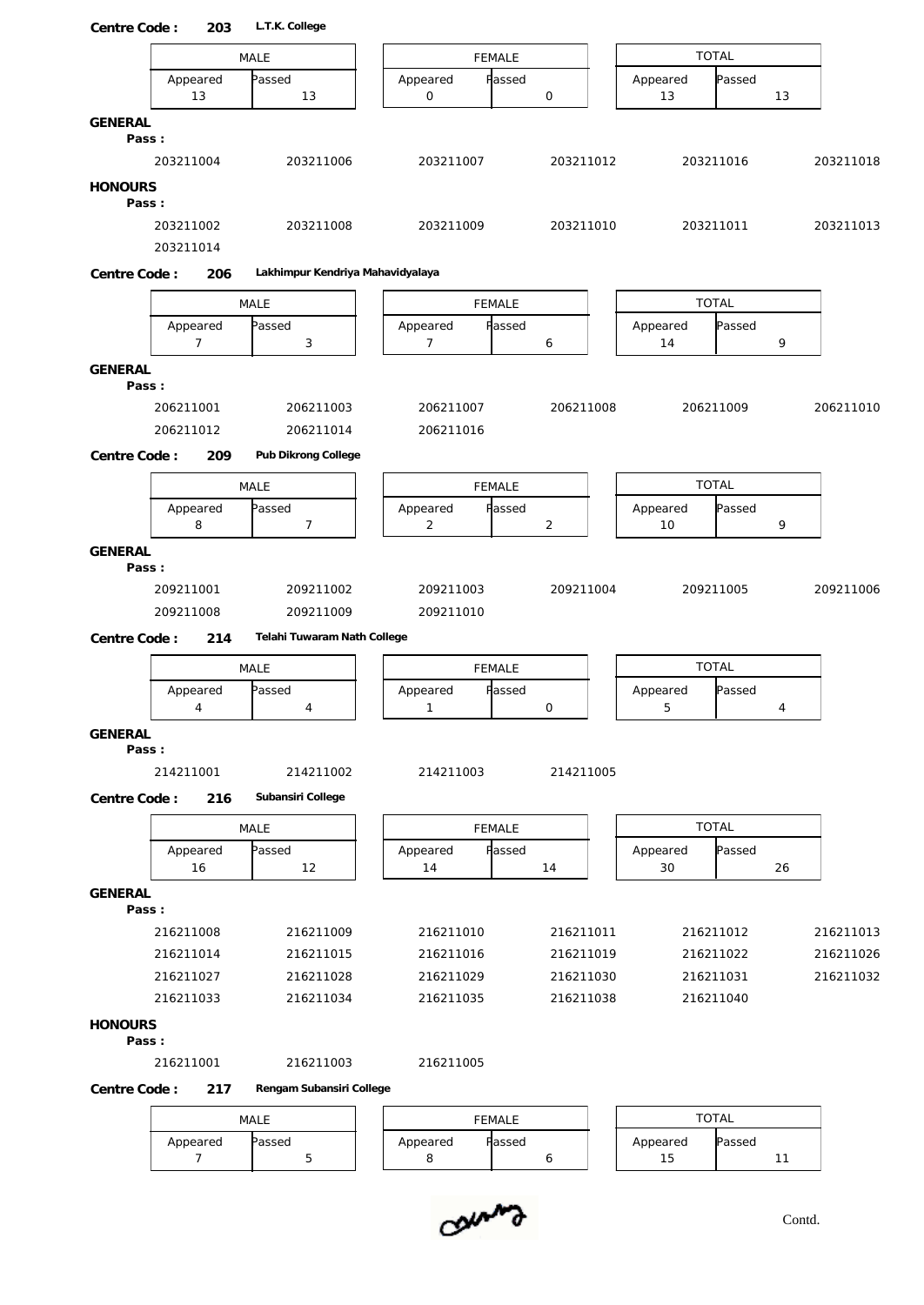## **GENERAL**

**Pass :**

| 217211001<br>$\sim$ $\sim$ $\sim$ | 100 <sup>2</sup><br>◡◡∠ | 1005<br>$\sqrt{1}$<br>$\mathbf{A}$<br>$\begin{array}{cccccccccc} \multicolumn{4}{c}{} & \multicolumn{4}{c}{} & \multicolumn{4}{c}{} & \multicolumn{4}{c}{} & \multicolumn{4}{c}{} & \multicolumn{4}{c}{} & \multicolumn{4}{c}{} & \multicolumn{4}{c}{} & \multicolumn{4}{c}{} & \multicolumn{4}{c}{} & \multicolumn{4}{c}{} & \multicolumn{4}{c}{} & \multicolumn{4}{c}{} & \multicolumn{4}{c}{} & \multicolumn{4}{c}{} & \multicolumn{4}{c}{} & \multicolumn{4}{c}{} & \multicolumn{4}{c}{} & \multicolumn{4}{c}{} & \mult$ | ി∩∩ `<br>uun<br>$\sim$ $\sim$ $\sim$ | $\sim$ $\sim$ $\sim$<br>, , , , , ,<br>the contract of the contract of the contract of the contract of the contract of the contract of the contract of | 1008<br>$\sim$ $\sim$ $\sim$ |
|-----------------------------------|-------------------------|------------------------------------------------------------------------------------------------------------------------------------------------------------------------------------------------------------------------------------------------------------------------------------------------------------------------------------------------------------------------------------------------------------------------------------------------------------------------------------------------------------------------------|--------------------------------------|--------------------------------------------------------------------------------------------------------------------------------------------------------|------------------------------|
| 217211009                         | 1010                    | 1211011<br>ົາ                                                                                                                                                                                                                                                                                                                                                                                                                                                                                                                | ∣∩1 ?<br>7011                        | $\sim$ $\sim$                                                                                                                                          |                              |

**Centre Code : 218 United Tribal Degree College**

|          | MALE   |                            | <b>FEMALE</b> |          | <b>TOTAL</b> |  |  |  |  |
|----------|--------|----------------------------|---------------|----------|--------------|--|--|--|--|
| Appeared | Passed | <b>F</b> assed<br>Appeared |               | Appeared | Passed       |  |  |  |  |
|          |        |                            |               |          |              |  |  |  |  |

**GENERAL**

**Pass :**

218211005

**Centre Code : 301 D.R. College**

**Pass :**

| 301211003                                 | 301211004 | 301211005                                        | 301211007 | 301211009 | 301211015 |
|-------------------------------------------|-----------|--------------------------------------------------|-----------|-----------|-----------|
| $\sim$ $\sim$ $\sim$ $\sim$ $\sim$ $\sim$ |           | $\sim$ $\sim$ $\sim$ $\sim$ $\sim$ $\sim$ $\sim$ |           |           |           |
| 301211022                                 |           |                                                  |           |           |           |

### **HONOURS**

**Pass :**

301211019 301211020

**Withheld for Official Reason values (IA) :**

### 301211017 301211021

**Centre Code : 302 Golaghat Commerce College**

|          | MALE   |                    | FEMALE |          | <b>TOTAL</b> |
|----------|--------|--------------------|--------|----------|--------------|
| Appeared | Passed | Passed<br>Appeared |        | Appeared | Passed       |
|          |        |                    |        |          |              |

**GENERAL Pass :**

302211003 302211004

**Centre Code : 310 J.D.S.G. College**

|                    | MALE   |          | <b>FEMALE</b> |                | TOTAL              |        |  |  |  |
|--------------------|--------|----------|---------------|----------------|--------------------|--------|--|--|--|
| Appeared<br>$\sim$ | Passed | Appeared |               | <b>F</b> assed | Appeared<br>$\sim$ | Passed |  |  |  |

**GENERAL**

**Pass :**

310211010 310211012 310211013 310211014

**HONOURS**

**Pass :**

310211001 310211007

**Centre Code : 318 DOYANG COLLEGE, GOLAGHAT**

|                |                | MALE                                       |                | <b>FEMALE</b> |           | <b>TOTAL</b>   |        |   |
|----------------|----------------|--------------------------------------------|----------------|---------------|-----------|----------------|--------|---|
|                | Appeared<br>11 | Passed<br>4                                | Appeared<br>10 | Passed<br>4   |           | Appeared<br>21 | Passed | 8 |
| GENERAL        |                |                                            |                |               |           |                |        |   |
| Pass:          |                |                                            |                |               |           |                |        |   |
|                | 600211027      | 600211033                                  | 600211035      |               | 600211039 |                |        |   |
| <b>HONOURS</b> |                |                                            |                |               |           |                |        |   |
| Pass:          |                |                                            |                |               |           |                |        |   |
|                | 600211003      | 600211018                                  | 600211019      |               | 600211020 |                |        |   |
|                |                | Withheld for Official Reason values (IA) : |                |               |           |                |        |   |

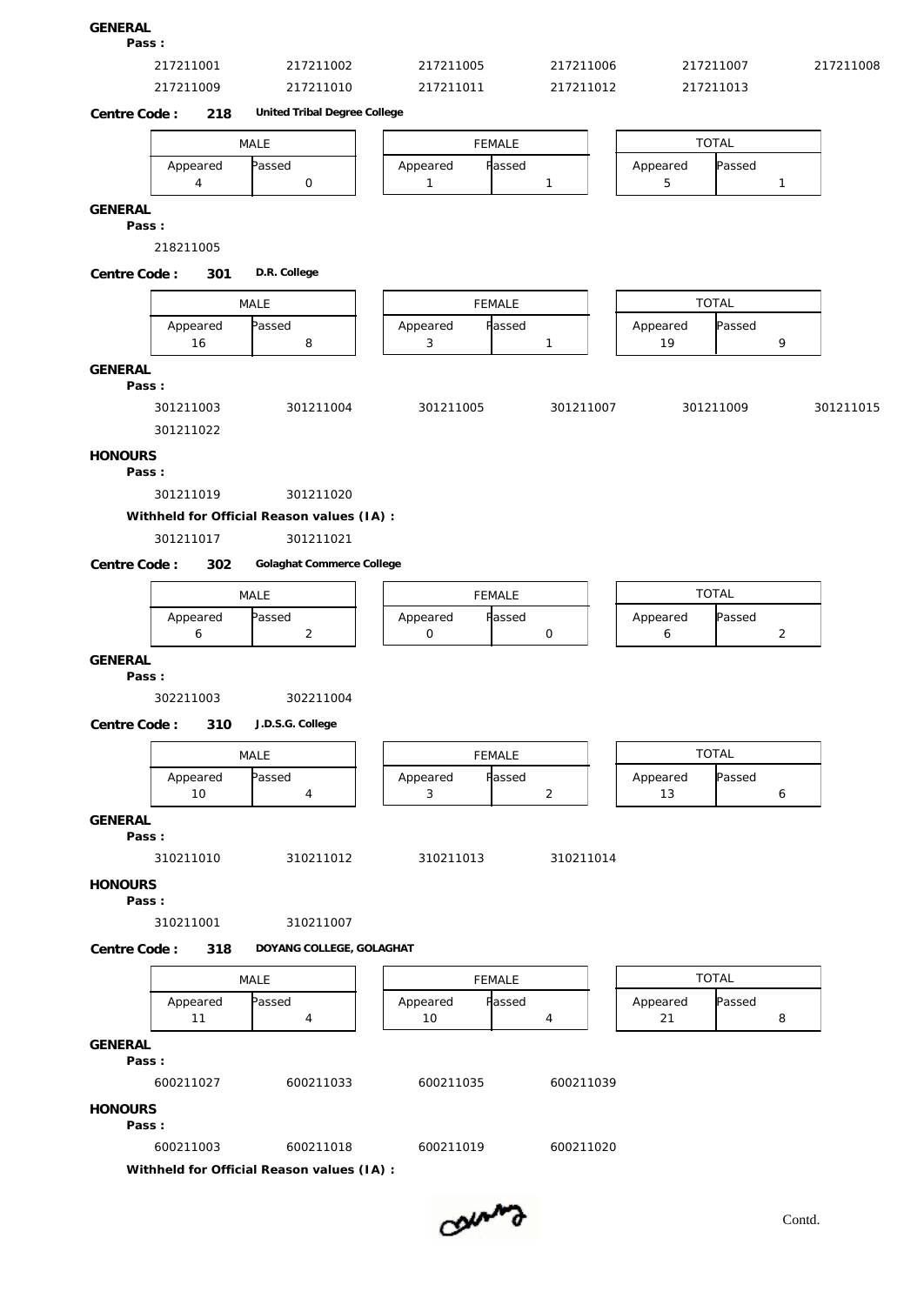600211013



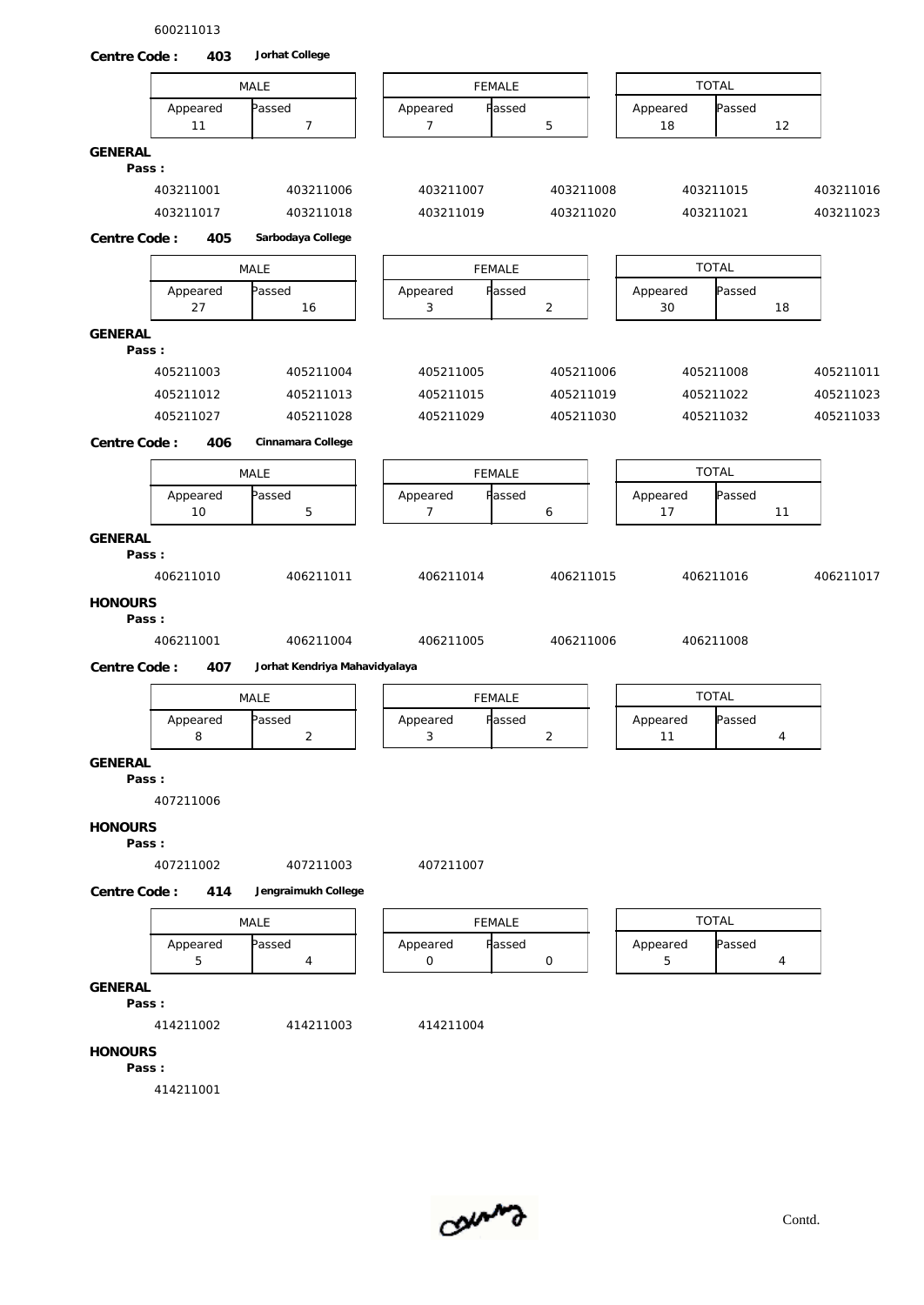| Centre Code:<br>421        | Borholla College                           |                          |                |                |              |           |
|----------------------------|--------------------------------------------|--------------------------|----------------|----------------|--------------|-----------|
|                            | MALE                                       | <b>FEMALE</b>            |                |                | <b>TOTAL</b> |           |
| Appeared<br>40             | Passed<br>21                               | Appeared<br>Passed<br>14 | 12             | Appeared<br>54 | Passed<br>33 |           |
| GENERAL<br>Pass:           |                                            |                          |                |                |              |           |
| 421211001                  | 421211002                                  | 421211003                | 421211005      |                | 421211007    | 421211012 |
| 421211015                  | 421211024                                  | 421211033                | 421211041      |                | 421211042    | 421211043 |
| 421211047                  | 421211050                                  | 421211052                | 421211053      |                | 421211054    | 421211056 |
| <b>HONOURS</b><br>Pass:    |                                            |                          |                |                |              |           |
| 421211010                  | 421211013                                  | 421211019                | 421211020      |                | 421211022    | 421211026 |
| 421211028                  | 421211030                                  | 421211031                | 421211034      |                | 421211035    | 421211036 |
| 421211038                  | 421211048                                  | 421211061                |                |                |              |           |
| Centre Code:<br>505        | Sibsagar Girls' College                    |                          |                |                |              |           |
|                            | MALE                                       | <b>FEMALE</b>            |                |                | <b>TOTAL</b> |           |
| Appeared<br>$\overline{7}$ | Passed<br>5                                | Appeared<br>Passed<br>7  | 5              | Appeared<br>14 | Passed<br>10 |           |
| <b>GENERAL</b><br>Pass:    |                                            |                          |                |                |              |           |
| 505211002                  | 505211003                                  | 505211004                | 505211005      |                | 505211006    |           |
| <b>HONOURS</b><br>Pass:    |                                            |                          |                |                |              |           |
| 505211008                  | 505211009                                  | 505211010                | 505211013      |                | 505211017    |           |
| Centre Code:<br>508        | Gargaon College                            |                          |                |                |              |           |
|                            | MALE                                       | <b>FEMALE</b>            |                |                | <b>TOTAL</b> |           |
| Appeared<br>8              | Passed<br>$\overline{4}$                   | Appeared<br>Passed<br>4  | $\overline{2}$ | Appeared<br>12 | Passed<br>6  |           |
| <b>GENERAL</b><br>Pass:    |                                            |                          |                |                |              |           |
| 508211001                  | 508211003                                  |                          |                |                |              |           |
| <b>HONOURS</b><br>Pass:    |                                            |                          |                |                |              |           |
| 508211005                  | 508211007                                  | 508211008                | 508211010      |                |              |           |
| Centre Code:<br>519        | Moran College                              |                          |                |                |              |           |
|                            |                                            |                          |                |                |              |           |
|                            | MALE                                       | <b>FEMALE</b>            |                |                | <b>TOTAL</b> |           |
| Appeared<br>31             | Passed<br>15                               | Appeared<br>Passed<br>15 | 6              | Appeared<br>46 | Passed<br>21 |           |
| GENERAL<br>Pass:           |                                            |                          |                |                |              |           |
| 519211001                  | 519211010                                  | 519211011                | 519211028      |                | 519211030    | 519211032 |
| 519211033                  | 519211036                                  | 519211039                | 519211042      |                | 519211043    | 519211044 |
| 519211047                  | 519211049                                  | 519211051                |                |                |              |           |
| <b>HONOURS</b><br>Pass:    |                                            |                          |                |                |              |           |
| 519211004                  | 519211008                                  | 519211020                | 519211027      |                | 519211056    | 519211057 |
| 519211055                  | Withheld for Official Reason values (IA) : |                          |                |                |              |           |
| Centre Code:<br>605        | Nandalal Borgohain City College, Dibrugarh |                          |                |                |              |           |
|                            |                                            |                          |                |                |              |           |

# MALE | | FEMALE | | TOTAL | Appeared Passed | Appeared Passed | Appeared Passed |



148 | 51 | 52 | 11 | 200 | 62 |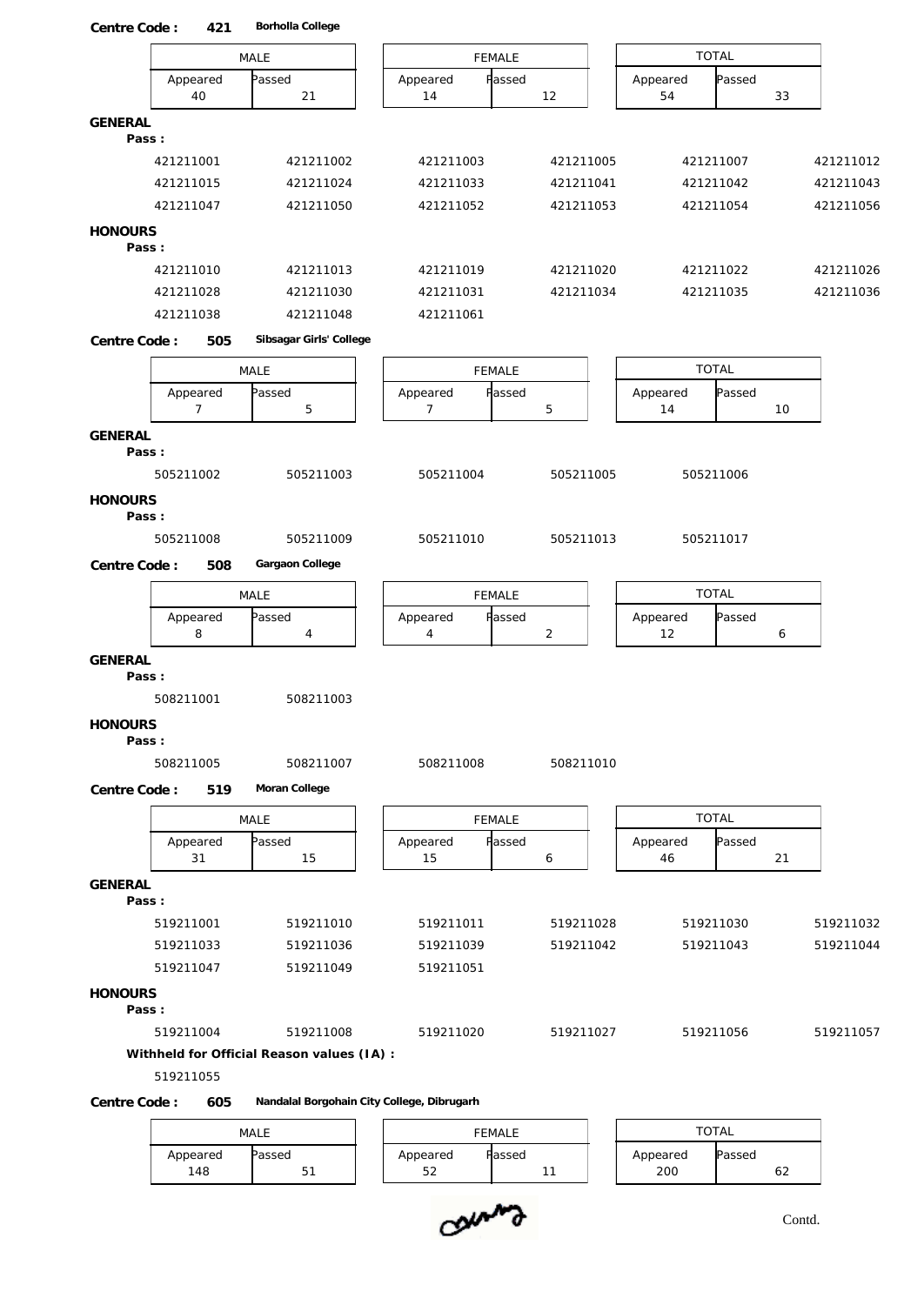| GENERAL                     |                                            |                           |                |                          |           |
|-----------------------------|--------------------------------------------|---------------------------|----------------|--------------------------|-----------|
| Pass:                       |                                            |                           |                |                          |           |
| 605211016                   | 605211035                                  | 605211036                 | 605211037      | 605211044                | 605211045 |
| 605211046                   | 605211049                                  | 605211057                 | 605211058      | 605211060                | 605211061 |
| 605211069                   | 605211071                                  | 605211072                 | 605211104      | 605211105                | 605211107 |
| 605211116                   | 605211117                                  | 605211122                 | 605211125      | 605211133                | 605211134 |
| 605211151                   | 605211155                                  | 605211199                 | 605211200      | 605211201                | 605211203 |
| 605211212                   |                                            |                           |                |                          |           |
| <b>HONOURS</b><br>Pass:     |                                            |                           |                |                          |           |
| 605211001                   | 605211003                                  | 605211005                 | 605211011      | 605211023                | 605211024 |
| 605211030                   | 605211032                                  | 605211033                 | 605211038      | 605211041                | 605211043 |
| 605211052                   | 605211055                                  | 605211066                 | 605211074      | 605211082                | 605211083 |
| 605211084                   | 605211085                                  | 605211094                 | 605211114      | 605211115                | 605211123 |
| 605211148                   | 605211156                                  | 605211175                 | 605211192      | 605211202                | 605211207 |
| 605211220                   |                                            |                           |                |                          |           |
|                             | Withheld for Official Reason values (IA) : |                           |                |                          |           |
| 605211120                   | 605211210                                  |                           |                |                          |           |
| Centre Code:<br>616         | Duliajan College                           |                           |                |                          |           |
|                             | MALE                                       | <b>FEMALE</b>             |                | <b>TOTAL</b>             |           |
| Appeared                    | Passed                                     | Passed<br>Appeared        |                | Passed<br>Appeared       |           |
| 38                          | 14                                         | 17                        | 9              | 55                       | 23        |
| GENERAL<br>Pass:            |                                            |                           |                |                          |           |
| 616211005                   | 616211006                                  | 616211007                 | 616211008      | 616211009                | 616211011 |
| 616211022                   | 616211025                                  | 616211027                 | 616211030      | 616211031                | 616211033 |
| 616211034                   | 616211036                                  | 616211042                 | 616211043      | 616211046                | 616211047 |
| 616211048                   | 616211052                                  | 616211055                 | 616211058      | 616211059                |           |
| Centre Code:<br>617         | Naharkatiya College                        |                           |                |                          |           |
|                             |                                            |                           |                | <b>TOTAL</b>             |           |
|                             | MALE                                       | <b>FEMALE</b><br>Appeared |                | Passed                   |           |
| Appeared<br>10              | Passed<br>$\overline{2}$                   | Passed<br>8               | 3              | Appeared<br>18           | 5         |
| <b>GENERAL</b><br>Pass:     |                                            |                           |                |                          |           |
| 617210002                   | 617210003                                  | 617210011                 | 617210014      | 617210017                |           |
| <b>HONOURS</b><br>617210018 | Withheld for Official Reason values (IA) : |                           |                |                          |           |
| Centre Code:<br>619         | Namrup College                             |                           |                |                          |           |
|                             | MALE                                       | <b>FEMALE</b>             |                | <b>TOTAL</b>             |           |
| Appeared<br>6               | Passed<br>$\overline{2}$                   | Appeared<br>Passed<br>5   | $\overline{2}$ | Appeared<br>Passed<br>11 | 4         |
|                             |                                            |                           |                |                          |           |
| <b>GENERAL</b><br>Pass:     |                                            |                           |                |                          |           |
| 619211003                   | 619211012                                  | 619211013                 | 619211014      |                          |           |
| Centre Code:<br>621         | Tengakhat College                          |                           |                |                          |           |
|                             | MALE                                       | FEMALE                    |                | <b>TOTAL</b>             |           |
| Appeared                    | Passed                                     | Appeared<br>Passed        |                | Appeared<br>Passed       |           |
| 21                          | 6                                          | 17                        | 7              | 38                       | 13        |
| <b>GENERAL</b><br>Pass:     |                                            |                           |                |                          |           |
| 621211001                   | 621211005                                  | 621211011                 | 621211012      | 621211015                | 621211030 |
|                             |                                            |                           |                |                          |           |

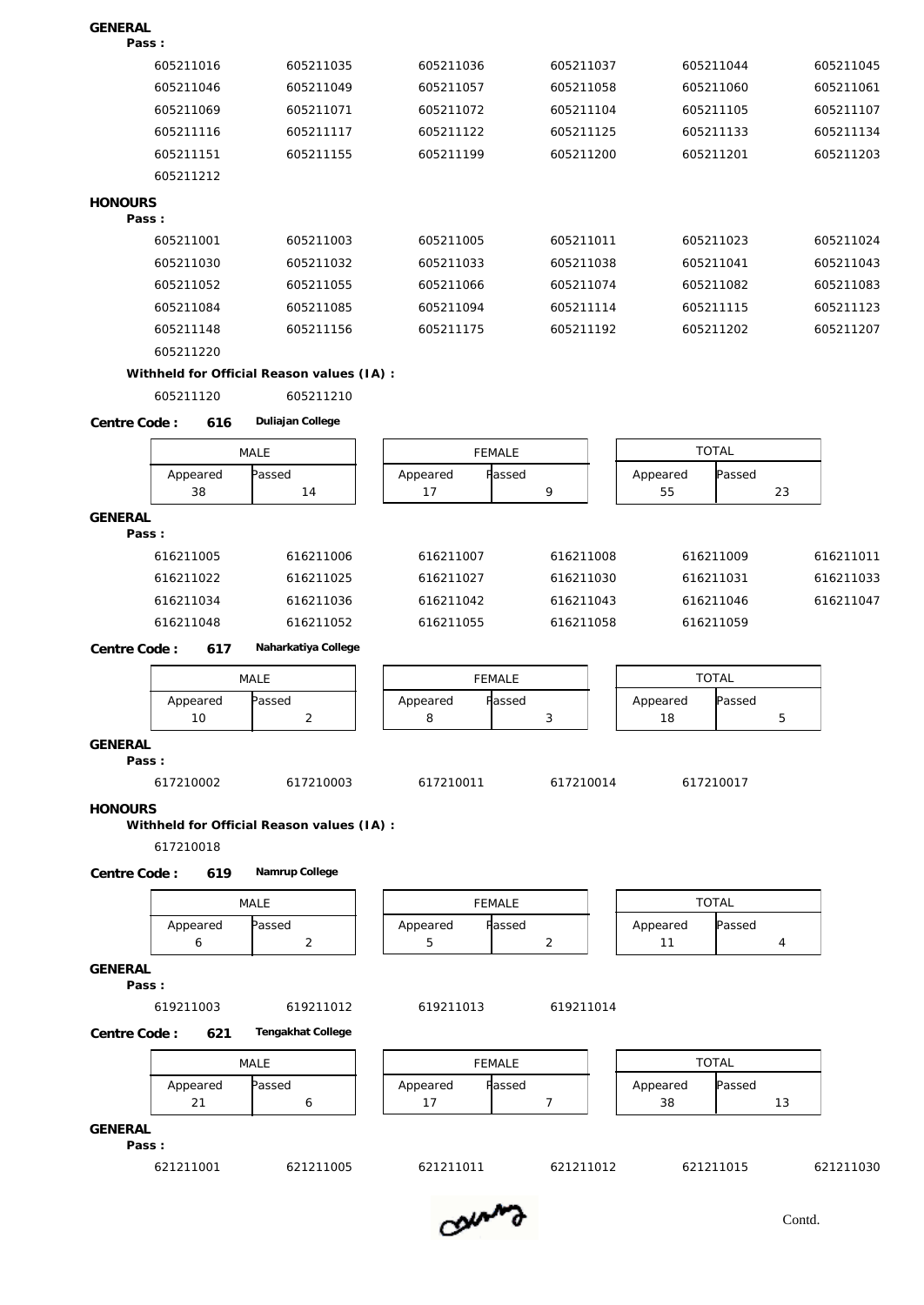|                | 621211031<br>621211044 | 621211034                       | 621211035                | 621211040      | 621211041       |              | 621211043 |
|----------------|------------------------|---------------------------------|--------------------------|----------------|-----------------|--------------|-----------|
| Centre Code:   | 624                    | LAHOWAL COLLEGE, DIBRUGARH      |                          |                |                 |              |           |
|                |                        | MALE                            | <b>FEMALE</b>            |                | <b>TOTAL</b>    |              |           |
|                | Appeared<br>64         | assed<br>29                     | Passed<br>Appeared<br>47 | 20             | Appeared<br>111 | Passed<br>49 |           |
| <b>GENERAL</b> |                        |                                 |                          |                |                 |              |           |
|                | Pass:                  |                                 |                          |                |                 |              |           |
|                | 624211003              | 624211005                       | 624211006                | 624211007      | 624211008       |              | 624211009 |
|                | 624211011              | 624211013                       | 624211014                | 624211024      | 624211025       |              | 624211026 |
|                | 624211029              | 624211033                       | 624211036                | 624211038      | 624211039       |              | 624211040 |
|                | 624211041              | 624211045                       | 624211055                | 624211056      | 624211058       |              | 624211059 |
|                | 624211060              | 624211064                       | 624211065                | 624211078      | 624211080       |              | 624211089 |
|                | 624211090              | 624211092                       | 624211094                |                |                 |              |           |
| <b>HONOURS</b> | Pass:                  |                                 |                          |                |                 |              |           |
|                | 624211097              | 624211100                       | 624211104                | 624211107      | 624211108       |              | 624211109 |
|                | 624211112              | 624211113                       | 624211119                | 624211122      | 624211126       |              | 624211127 |
|                | 624211132              | 624211136                       | 624211139                | 624211141      |                 |              |           |
| Centre Code:   | 625                    | SHREEBHARATI COLLEGE, DIBRUGARH |                          |                |                 |              |           |
|                |                        | MALE                            | <b>FEMALE</b>            |                | <b>TOTAL</b>    |              |           |
|                | Appeared<br>2          | assed<br>$\overline{c}$         | Appeared<br>Passed<br>6  | 3              | Appeared<br>8   | Passed<br>5  |           |
| GENERAL        | Pass:<br>625211007     | 625211008                       |                          |                |                 |              |           |
| <b>HONOURS</b> | Pass:                  |                                 |                          |                |                 |              |           |
|                | 625211003              | 625211005                       | 625211006                |                |                 |              |           |
| Centre Code:   | 704                    | Tinsukia Commerce College       |                          |                |                 |              |           |
|                |                        |                                 |                          |                |                 |              |           |
|                |                        | MALE                            | FEMALE                   |                | <b>TOTAL</b>    |              |           |
|                | Appeared<br>16         | Passed<br>10                    | Appeared<br>Passed<br>6  | $\overline{2}$ | Appeared<br>22  | Passed<br>12 |           |
| <b>GENERAL</b> |                        |                                 |                          |                |                 |              |           |
|                | Pass:<br>704211001     | 704211003                       | 704211005                | 704211011      | 704211015       |              | 704211017 |
|                | 704211018              | 704211020                       | 704211024                |                |                 |              |           |
|                |                        |                                 |                          |                |                 |              |           |
| <b>HONOURS</b> | Pass:                  |                                 |                          |                |                 |              |           |
|                | 704211025              | 704211026                       | 704211028                |                |                 |              |           |
| Centre Code:   | 705                    | DOOMDOOMA COLLEGE               |                          |                |                 |              |           |
|                |                        | MALE                            | <b>FEMALE</b>            |                | <b>TOTAL</b>    |              |           |
|                | Appeared               | Passed                          | Passed<br>Appeared       |                | Appeared        | Passed       |           |
|                | 19                     | $\overline{2}$                  | 24                       | 8              | 43              | 10           |           |
| <b>GENERAL</b> |                        |                                 |                          |                |                 |              |           |
|                | Pass:                  |                                 |                          |                |                 |              |           |
|                | 705211007              | 705211008                       | 705211022                | 705211023      | 705211036       |              | 705211045 |
|                |                        |                                 |                          |                |                 |              |           |
|                | 705211046              |                                 |                          |                |                 |              |           |
| <b>HONOURS</b> | Pass:                  |                                 |                          |                |                 |              |           |